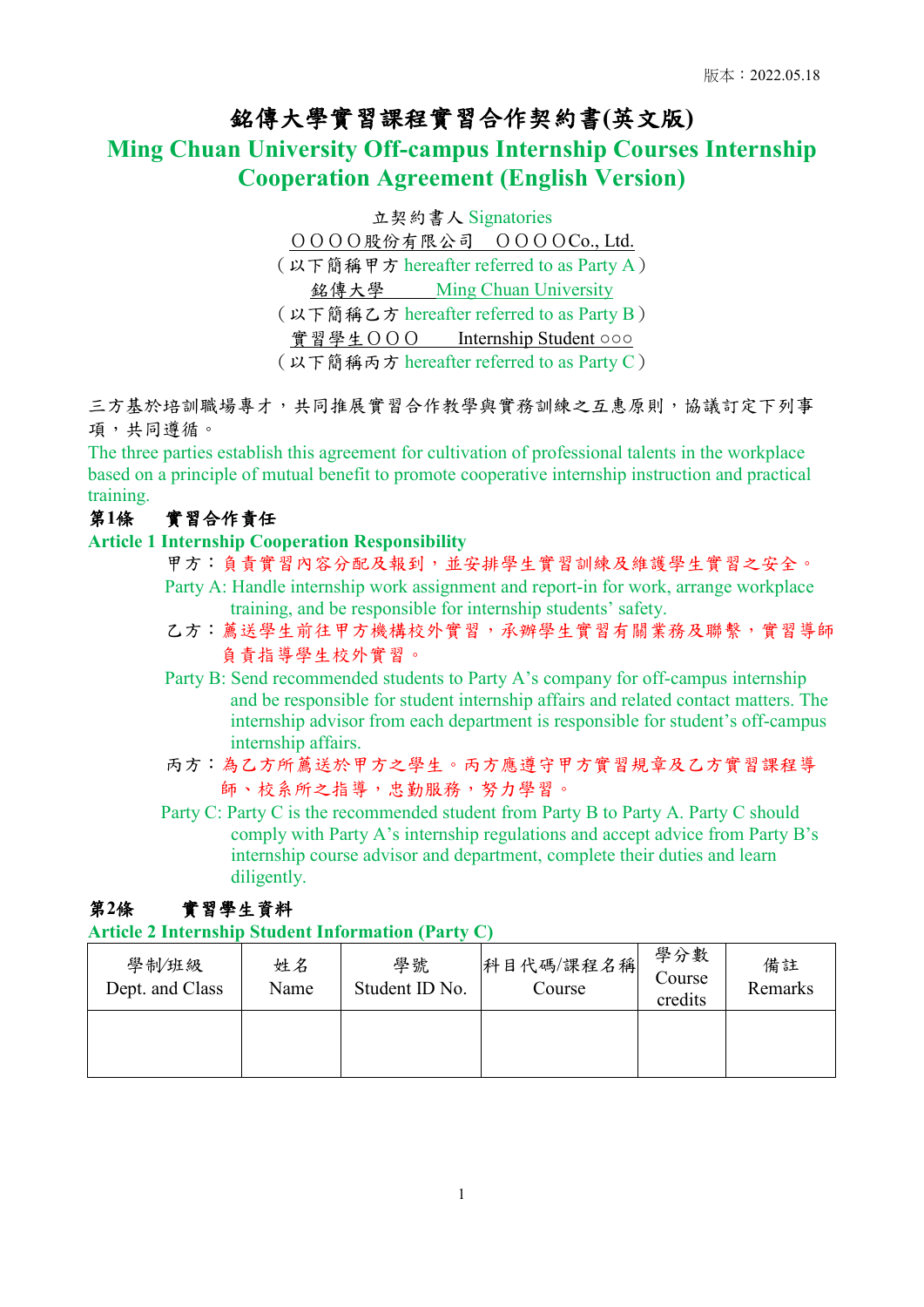## 第**3**條 實習內容

#### **Article 3 Internship Period and Content**

- (1) 實習期間:西元\_\_\_年\_\_月\_\_日起至 \_\_\_年\_\_月\_\_日止。丙方於實習期間內實際 實習總時數至少 \_\_\_\_\_ 小時,並應於本實習期間內完成實習。 Internship period is from YY MM DD to YY MM DD. Party C should complete at least a total of hours of work during the internship period.
- (2) 實習職務內容:實習期間之具體學習內容,應由甲丙雙方依據實習目標及實習 需求共同擬定之,由甲方安排各種實習課程及技能訓練,實習工作項目安排以 不影響丙方健康及安全的工作環境為原則,且不使丙方擔任與實習無關及危險 的工作。

Internship duties: The detailed learning items during the internship period should be drafted between Party A and Party C according to the internship goals and needs. Party A arranges various internship courses and skill trainings. The arrangement of internship work projects is based on the principle of not affecting the health and safety of Party C, and Party C is not allowed to undertake work that is irrelevant or dangerous.

#### 第**4**條 實習地點

## **Article 4 Internship Location**

丙方實際實習地址 Internship address of Party C:

## 第**5**條 實習給付及相關福利事項

#### **Article 5 Internship Compensation and Relevant Benefits**

 $\overline{\phantom{a}}$ 

甲方應依下列約定事項辦理:

Party A shall handle relevant matters in accordance with the following set items:

(一) 實習薪資/給付 Internship salary/ payment:

口 薪資: 薪資發放方式依公司規定辦理,倘法定基本工資調升時,甲方亦應 隨之調升丙方薪資。甲方不得預扣丙方薪資作為違約金或賠償費用。

Salary: The payment of salary shall be handled in accordance with the company's regulations. If the statutory hourly base wage is increased, Party A shall increase the salary of Party C accordingly. Party A shall not withhold Party C's wages for liquidation of damages or compensation expenses.

□ 月薪 Monthly salary, 新臺幣 元 NTD。

□ 時薪 Hourly pay, 新臺幣 元 NTD。

□ 實習給付 Internship payment: □獎學金 Scholarship □實習津貼 Internship allowance, 請說明 Please specify:

◻ 無提供薪資、獎學金、實習津貼 Does not provide salary, scholarship or allowance

#### (二) 福利 Benefits:

- 1. 宿舍 Accommodation: □ 無 None □免費提供 Provided for free □付費提供 Provided at a monthly rate of, 每月 \_\_\_\_\_\_\_ 元 NTD
- 2. 伙食 Meals: □ 無 None □免費提供 Provided for free □付費提供, 每餐 **\_\_\_\_\_\_\_\_\_\_\_元** Provided at \_\_\_\_\_\_\_\_NTD per meal.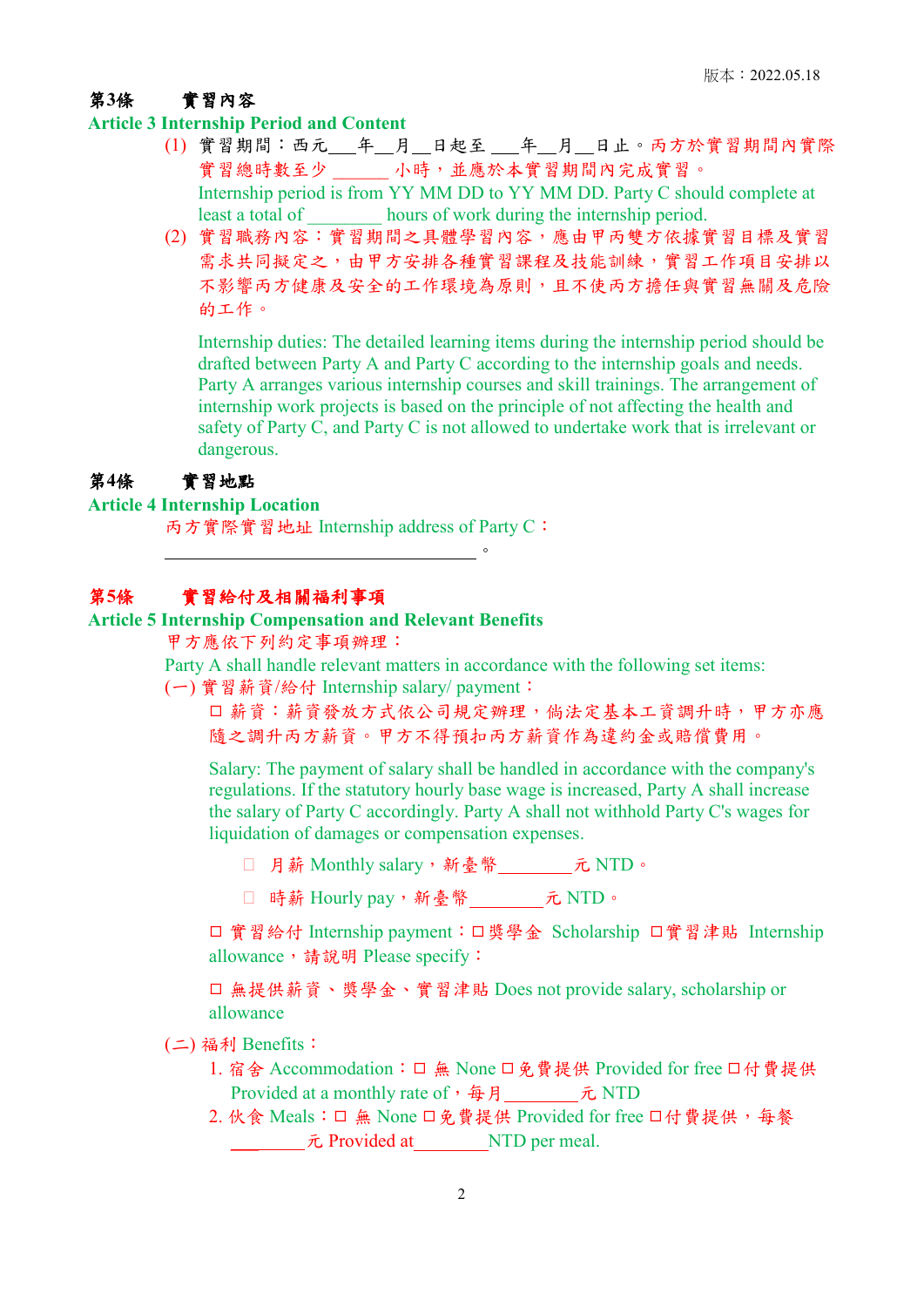- 3. 交通車/交通津貼 Shuttle bus/ Transportation allowance: □ 無 None □免費提 供 Provided for free □付費提供,每月 元 Provided at a monthly rate of \_\_\_\_\_\_\_ NTD
- □ 交通津貼 Transportation allowance,每月 元 NTD per month
- 4. 其他公司福利 Other benefits:(由公司自行填寫 filled in by the Company)
- (三) 休息時間及請假規定 Rest time and leave regulations:

由甲乙雙方協議,依學生個別實習計書安排及配合實習場域實務訓練所需,議 定合理的休息時間及請假規定。如甲方與丙方為僱傭關係,應依勞動基準法、 性別工作平等法及勞工請假規則等相關勞動法令之規定辦理。

Party A and Party B shall agree on reasonable rest time and leave regulations according to the students' individual internship plan arrangements and the practical training needs of the internship field. If Party A and Party C are in an employment relationship, this shall be handled in accordance with the Labor Standards Act, Act of Gender Equality in Employment and Regulations of Leave-Taking of Workers and other relevant labor laws and regulations.

#### 第**6**條 實習期間保險

## **Article 6 Insurance during Internship Period**

- ◻ 甲方應於丙方錄取實習報到時,依相關法令辦理勞工保險及勞工退休金提撥 等。 Party A shall apply for labor insurance and labor pension in accordance with relevant laws and regulations when Party C reports in for internship.
- □ 甲方於實習期間應為丙方辦理意外傷害險,其保障內容為:「傷害保險 200 萬元」及「傷害醫療險限額 5 萬元」(含門診實支實付及住院日額給付)。 Party A shall apply for accidental injury insurance for Party C during the internship period. The insurance contents are to include: "Injury Insurance of 2 million NTD" and "Injury Medical Insurance with 50,000 NTD limit" (including reimbursement for actual outpatient expenses and hospitalization daily compensation).
- ◻ 乙方於實習期間應為丙方投保教育部「大專校院校外實習學生團體保險」。 During the internship period, Party B shall insure Party C under the Ministry of Education's "Internship Group Insurance for College and University Students".

## 第**7**條 實習時數

#### **Article 7 Internship Hours**

- (1) 丙方每日正常實習時間不得超過 8 小時,每週不得超過 40 小時,但得依實習 課程之需求必要時延長丙方實習時數,其延長工時之相關費用或補休方式等事 宜,如為僱傭關係應遵循實習地點之勞動相關法令規定辦理。 The daily internship hours of Party C cannot exceed 8 hours and weekly hours cannot exceed 40 hours. Party C's internship hours may be extended if necessary in accordance with the needs of the internship course. Related expenses of the extended working hours or compensatory leave should be handled in accordance with the relevant laws and regulations of the internship location.
- (2) 甲方不得讓丙方留置夜間時段(晚間 10 點至翌日清晨 6 點) Party A shall not allow Party C to stay during nighttime hours (10:00 pm to 6:00 am the next day).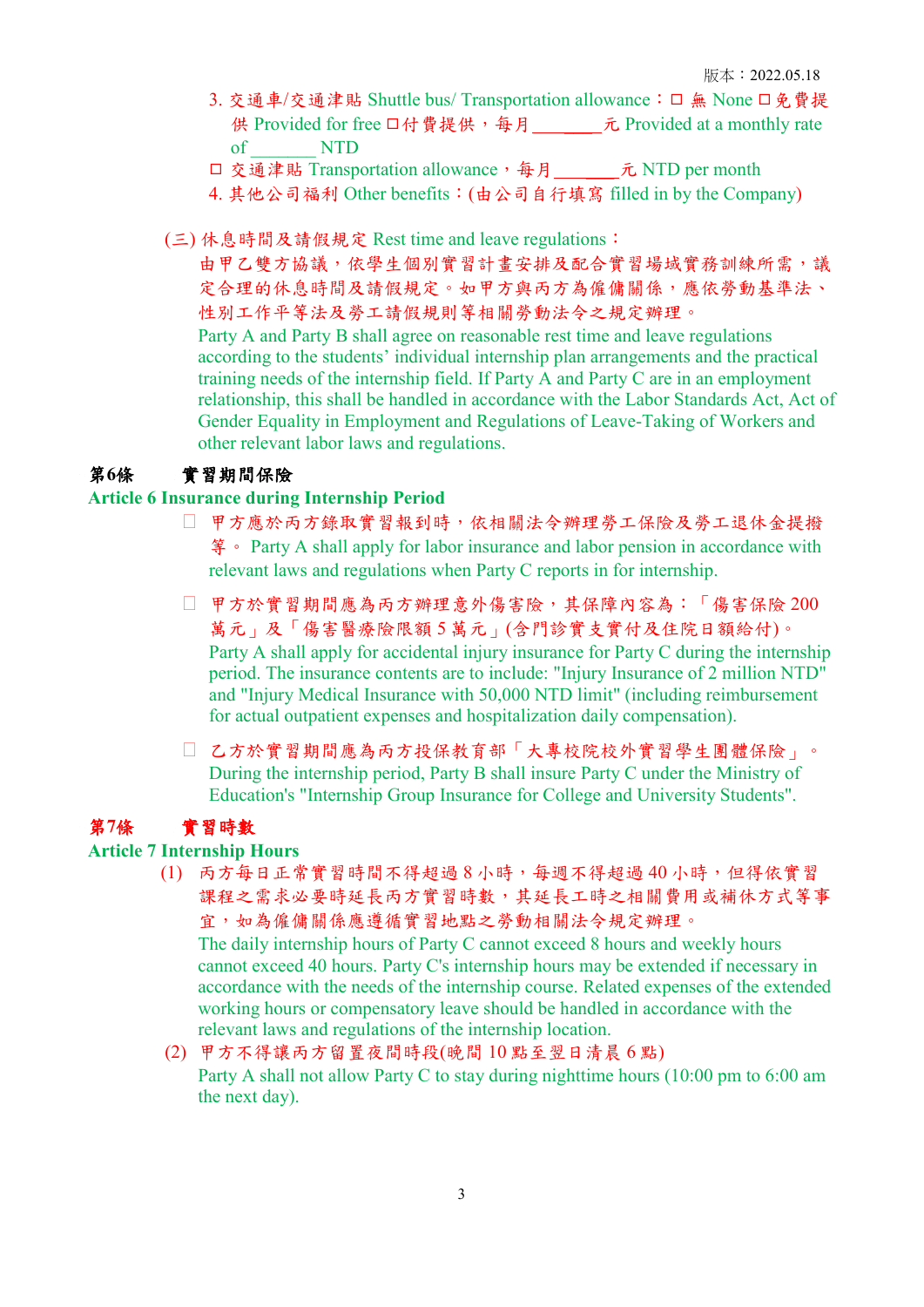#### 第**8**條 實習環境

#### **Article 8 Internship Environment**

- (1) 甲方應提供不影響丙方健康、安全之工作及場所。 Party A should provide a working environment and assign work content which will not affect Party C's health or safety.
- (2) 甲方負責丙方於實習場所之安全防護,配置各項安全設備並規劃安全措施。 Party A is responsible for the safety protection in Party C's internship location, which needs to be equipped with necessary safety equipment and planned safety measures.
- (3) 丙方依甲方管理規則使用甲方所提供之場所。 Party C is to use the premises provided by Party A in accordance with Party A's management rules.

#### 第**9**條 實習輔導機制

#### **Article 9 Internship Advising System**

甲方:負責丙方工作分配、報到及訓練。

Party A: Responsible for Party C's work assignment, report-in and training.

乙方:承辦丙方實習有關業務及聯繫,實習導師負責指導丙方校外實習。

Party B: Responsible for Party C's internship-related affairs and contact matters, and the internship advisor is responsible for guiding Party C's off-campus internship.

(1) 甲方實習單位應安排專業實務工作,依甲乙雙方共同擬訂之教育訓練計畫指派 企業導師指導,嚴格要求敬業精神與培訓專業實務技能。

Party A's internship unit shall arrange professional practical work, assign corporate mentor to guide intern according to the education and training plan jointly stipulated by both parties, strictly require professionalism and train in professional practical skills.

(2) 甲方所安排之工作不得要求丙方協助從事危險、違法之行為。甲方如有違反, 乙方得逕行終止本契約並通知丙方,丙方與甲方實習關係亦告終止。

The work arranged by Party A shall not require Party C to engage in dangerous or illegal acts. If Party A violates this, Party B may terminate this contract and notify Party C; the internship relationship between Party C and Party A will be terminated.

(3) 實習期間,乙方實習導師得視需求定期或不定期赴甲方訪視丙方或電話訪問實 習狀況,負責校外實習輔導、溝通、聯繫工作,協助解決丙方學習與適應問 題,惟乙方應於訪視前告知甲方,且如有妨礙甲方營業疑慮時,甲方得拒絕 之。

During the internship period, the internship advisor of Party B may visit Party A on a scheduled or unscheduled basis to check Party C's internship status in person or by telephone, and carry out responsibilities for off-campus internship counseling, communication and connections, and assist in solving Party C's learning and adaptation issues. Party A should be informed before the visit by Party B, and if there is any concern that a visit will hinder Party A's business, Party A may refuse it.

(4) 非經乙方事前書面同意,甲方不得將丙方轉介服務其他單位。

Without prior written consent of Party B, Party A shall not refer Party C to other units for services.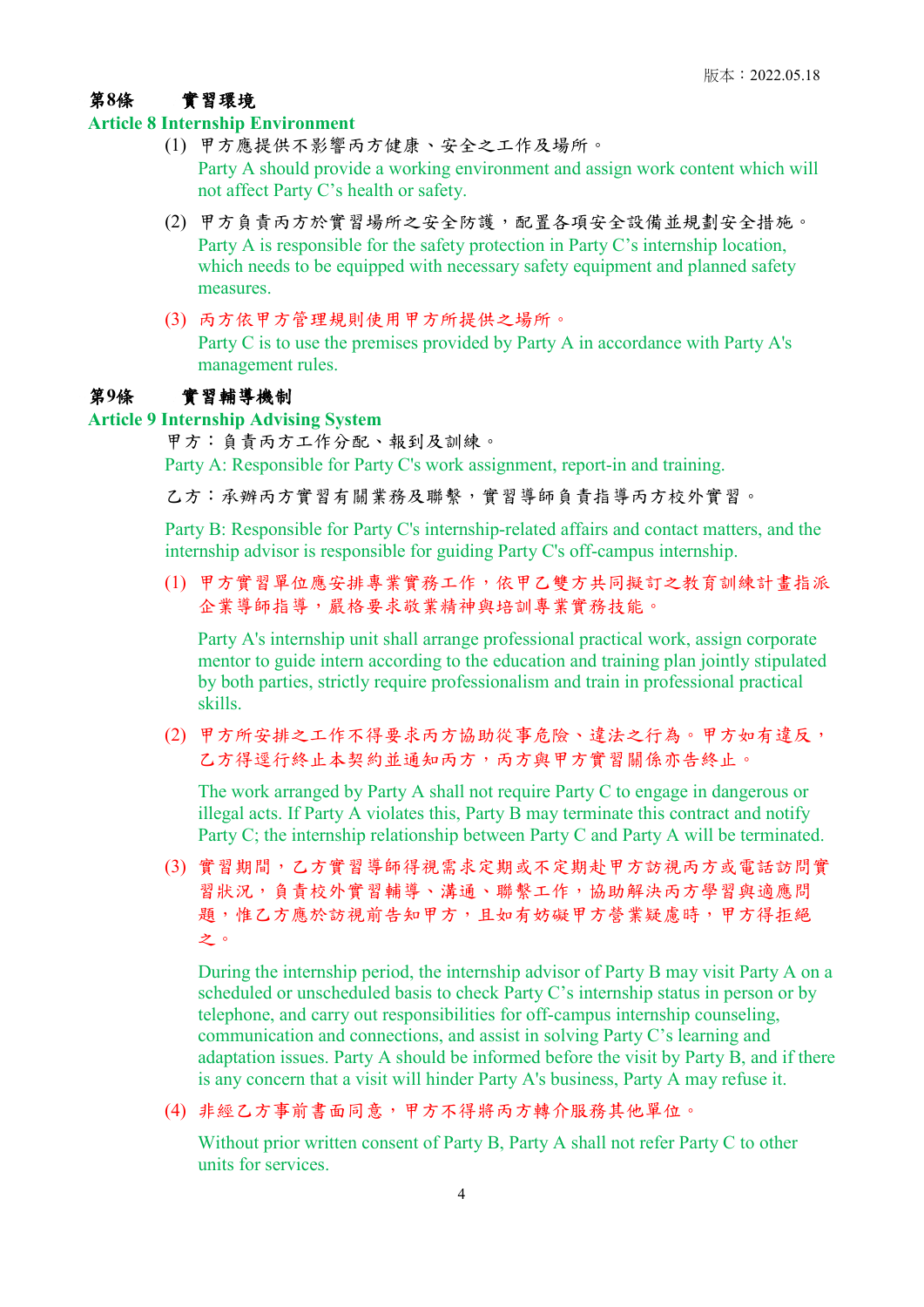## 第**10**條 實習成績評核及實習證明發給

#### **Article 10 Internship Performance Evaluation and Internship Certificate Issuance**

甲、乙雙方應依丙方實習計畫或實習課程規劃所定標準,就學生實習表現及實習 報告內容共同評核實習成績,經評核成績合格者授予學分,並得視實際需要發給 書面實習證明。

Party A and Party B shall both evaluate student intern's performance in accordance with the standards set by Party C's internship program or internship curriculum plan. Those students who pass the evaluation will be awarded credits, and written internship certificates may be issued to students based on actual needs.

## 第**11**條 實習不適應之輔導轉換方式

**Article 11 Counseling and Internship Alternatives in Cases of Not Adapting to an Internship** 丙方於實習期間不適應,應由甲乙雙方共同輔導,如經乙方評估或丙方反映仍不 適應,應由乙方提供終止合約,並安排丙方轉銜至其他實習機構或修習其他替代 課程。

> If Party C does not adapt to the internship work during the internship period, both other parties shall jointly counsel the student. After being evaluated by party B or reported by party C, if it is still unsuitable, party B should terminate the contract and arrange for party C to transfer to another internship entity or take alternative courses.

## 第**12**條 實習爭議協調及處理方式

## **Article 12 Internship Dispute Settlement and Handling**

- (1) 甲、乙方應約訂爭議處理協調之單位 。 (可約 定由校外實習委員會或校內單位處理) Party A and Party B agree on  $\blacksquare$ settlement and coordination unit. (Can be agreed to be handled by the Off-campus Internship Committee or an on-campus unit).
- (2) 爭議處理過程,應邀集相關人員參與,必要時得邀集勞動相關法律專家學者與 會。

In the dispute handling process, relevant personnel should be invited to participate, and if necessary, labor-related legal experts and scholars may be invited to the meeting.

## 第**13**條 管轄暨補充規定

## **Article 13 Jurisdiction and Supplementary Provisions**

三方就本契約有爭執時,三方合意以臺灣士林地方法院為第一審管轄法院。本契約 未盡事宜,依專科以上學校產學合作實施辦法、勞動基準法、勞工保險條例、勞工 職業災害保險及保護法、就業保險法及勞工退休金條例等相關法令、規定辦理。 Should the three parties have disputes over this contract, the three parties hereby submit and consent to the jurisdiction of Shih-Lin District Court. Matters not covered in this contract shall be handled in accordance with relevant laws and regulations such as the Procedures for Industry-academia Collaboration of Junior Colleges and Institutions of Higher Education, the Labor Standards Act, the Labor Insurance Act, Labor Occupational Accident Insurance and Protection Act, the Employment Insurance Act, and the Labor Pension Act.

## 第**14**條 契約收執

#### **Article 14 Contract Custody**

本契約書正本一式叁份,甲、乙、丙方各執一份為憑。 There shall be three original copies of this agreement; each Party shall retain one copy.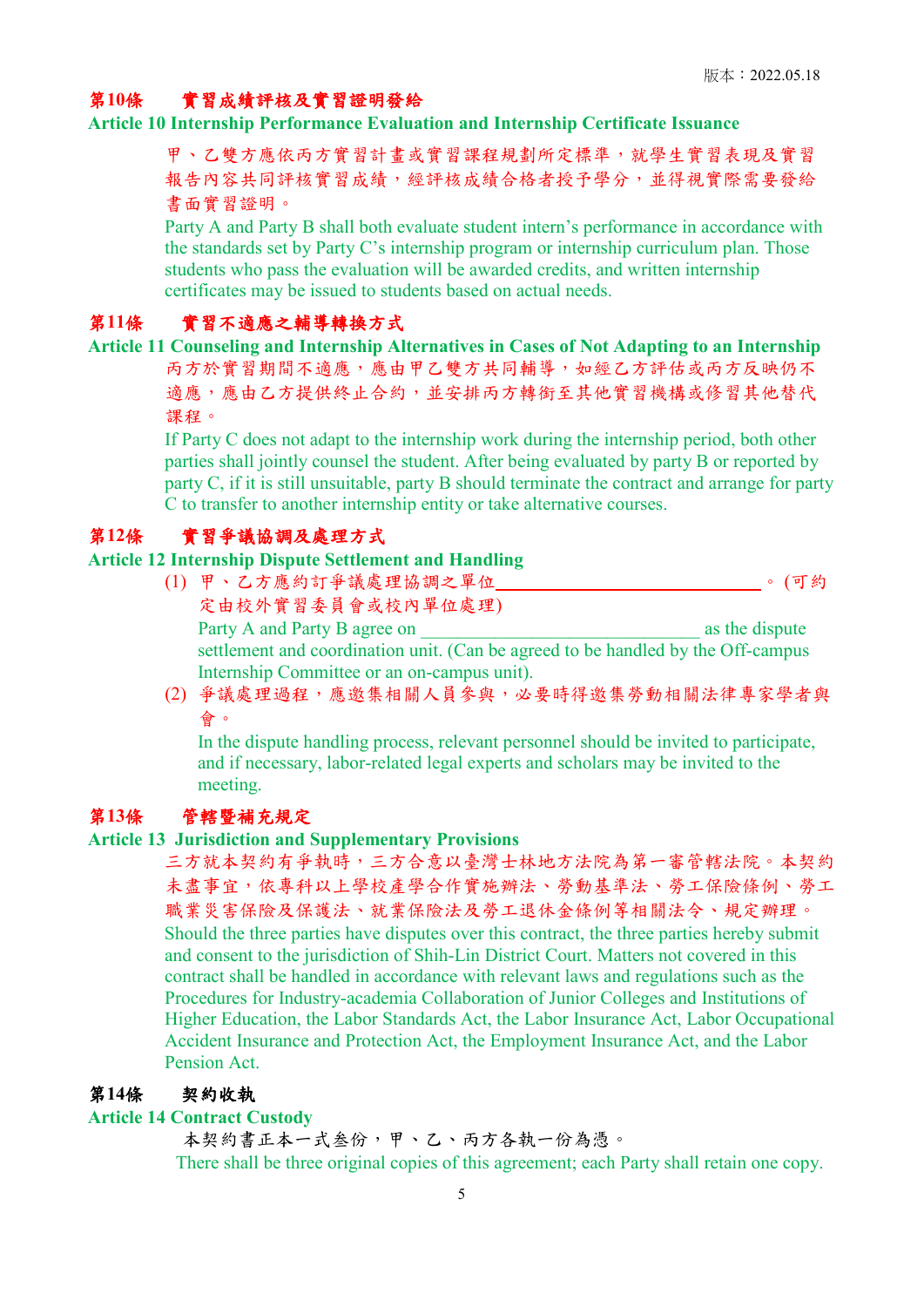立契約書人 Signatories

甲 方(實習企業):OOOO股份有限公司 Party A (Internship Enterprise): \_\_\_\_\_\_\_\_\_\_ Co.,Ltd 代表人: Representative: 職 稱: Title: 地 址: Address:

乙 方(實習學校):銘傳大學 Party B (Internship School): Ming Chuan University 代表人: 沈佩蒂 Representative: Shen, Pei-Di 職 稱: 校長 Title: President 地 址: 臺北市中山北路五段 250 號 Address: 250 Zhong Shan North Road, Section 5, Taipei 111, Taiwan

丙 方(實習學生): Party C (Internship Student): 班級: Class: 學號: Student ID No.:

| 西元 |            | 月 |  |
|----|------------|---|--|
|    | YYYY MM DD |   |  |